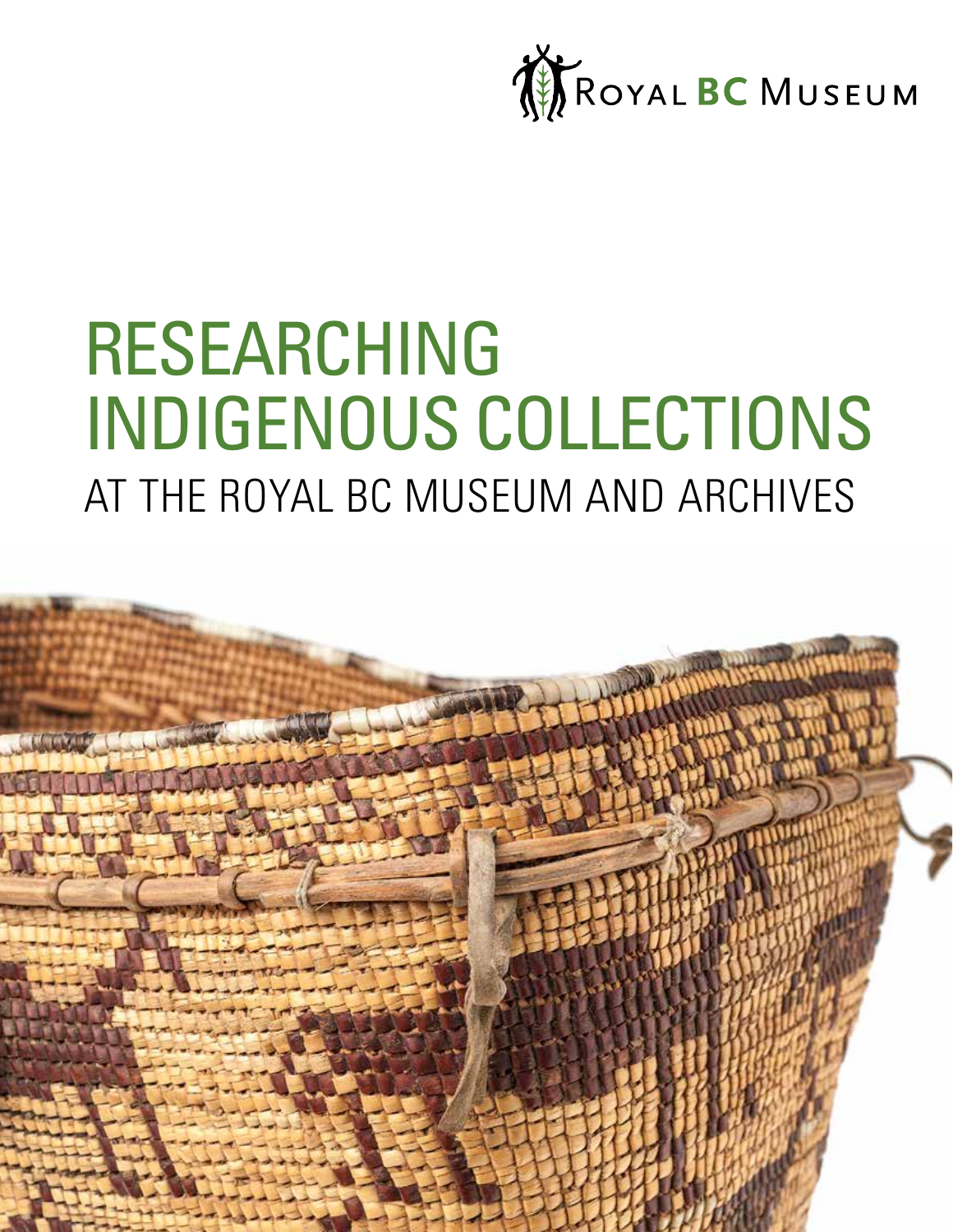# RESEARCHING INDIGENOUS COLLECTIONS AT THE ROYAL BC MUSEUM AND ARCHIVES

The Royal BC Museum and BC Archives together make up the Royal BC Museum Corporation, located in the traditional territories of the Lekwungen peoples. At the museum and archives, we are committed to meaningful and respectful relationships and partnerships with Indigenous nations; co-management, physical and digital repatriation of cultural materials; the return of ancestral remains; and the implementation of the Truth and Reconciliation Commission's Calls to Action, and the Declaration on the Rights of Indigenous Peoples Act.

At the Royal BC Museum, you can access extensive and diverse resources related to the cultures and histories of Indigenous communities, families and individuals in British Columbia.

These resources include objects of tangible and intangible heritage: cultural belongings, historical photographs, audio and visual recordings and documents. They can be viewed online at royalbcmuseum.bc.ca/indigenouscollections, in the exhibitions and also by scheduling visits to the many collections that are not on display.

This guide outlines the collections in the museum and archives, how they can be accessed online and in person and who to contact for advice and assistance. We invite you to review this guide and then visit the museum's website, royalbcmuseum.bc.ca, to get started (see the Indigenous Collections and Repatriation section and the BC Archives section).



| Where are the collections in the museum and archives?                        |                                                                                           |                                                                                                                          |                                               |                                                                                                                                                                   |
|------------------------------------------------------------------------------|-------------------------------------------------------------------------------------------|--------------------------------------------------------------------------------------------------------------------------|-----------------------------------------------|-------------------------------------------------------------------------------------------------------------------------------------------------------------------|
| <b>Royal BC Museum Indigenous Collections</b><br>and Repatriation department |                                                                                           |                                                                                                                          | <b>BC</b> Archives                            |                                                                                                                                                                   |
| Indigenous<br>Collections                                                    | Indigenous<br>Audiovisual<br>Collection                                                   | <b>BC</b> Archaeology<br>Collection                                                                                      | Government<br>Records                         | Private<br>Records                                                                                                                                                |
| Historical and<br>modern cultural<br>objects and related<br>documentation    | Photographs;<br>field notes; sound,<br>film and video<br>recordings and<br>transcriptions | Cultural belongings; field<br>records, photographs,<br>maps, faunal material and<br>soil samples, petroglyph<br>rubbings | Provincial and colonial<br>government records | Private, community and business<br>records, which include paintings,<br>photographs, maps, publications,<br>correspondence, diaries, sound<br>and film recordings |

Cover: Tsilhqot'in basket, RBCM 2800

Top: Camosun College Indigenous studio arts student Christine LaVallee (*right*), instructor Peter Morin (*centre*), and Royal BC Museum Indigenous collections manager Brian Seymour (*left*) in the Indigenous collections research area.

Right: Indigenous audiovisual collection photo index cards, organized in drawers by cultural linguistic group and location.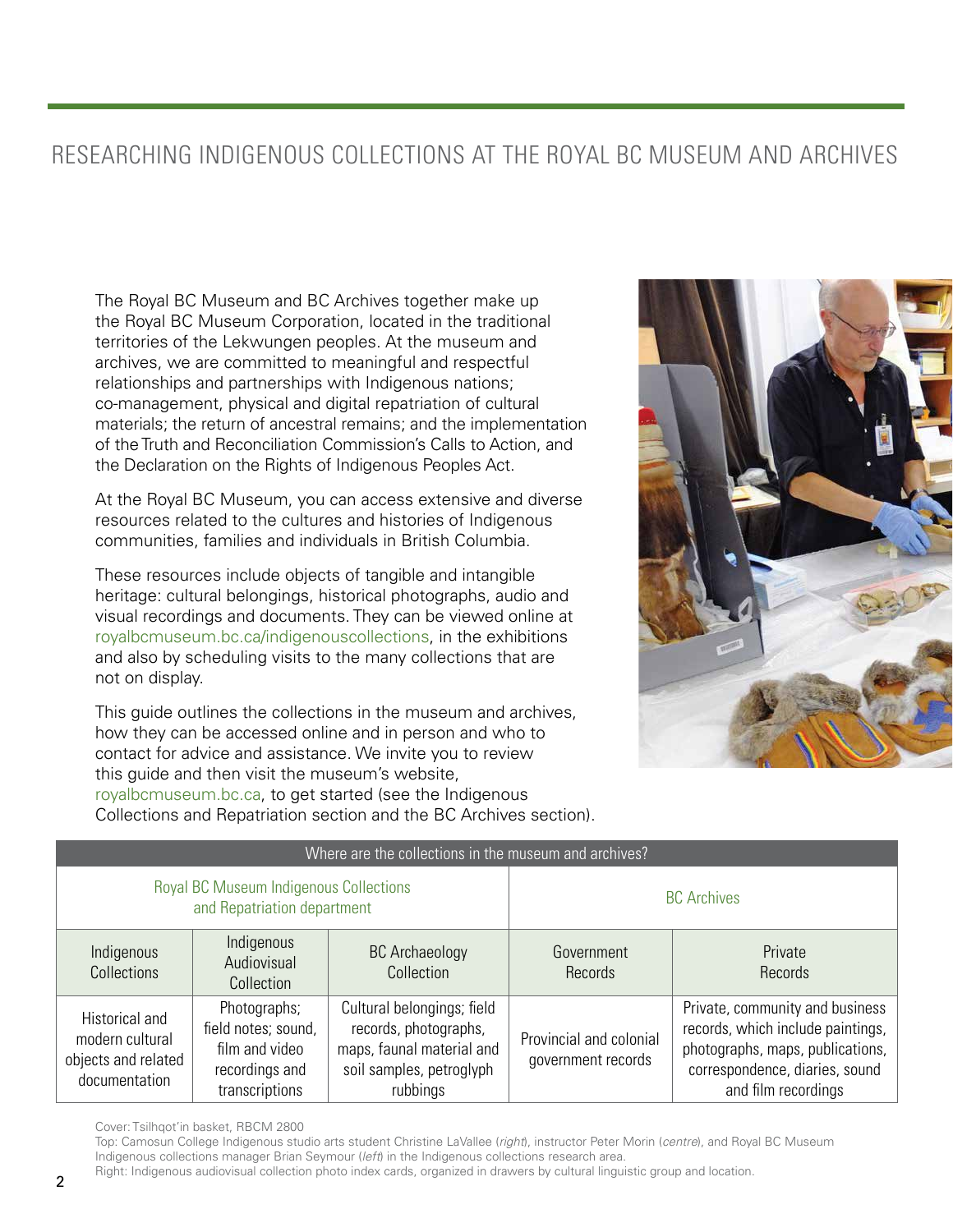# MUSEUM COLLECTIONS





The Royal BC Museum Indigenous collections are cared for by the Indigenous Collections and Repatriation (ICAR) department. Staff members in this department are listed at the end of this section.

### INDIGENOUS COLLECTIONS

The Indigenous collections consist of approximately 15,000 cultural objects from Indigenous cultures and communities across the province, as well as any related documentation. This includes both historical and modern cultural materials of many kinds, including regalia and ceremonial items, textiles, domestic utensils, traditional clothing, carvings, basketry, prints and other artworks. This extensive collection can be searched online at search-collections. royalbcmuseum.bc.ca/indigenouscollections.

For more information about the Indigenous collections, assistance using the database and/or to schedule a visit, please contact Brian Seymour, Indigenous collections manager, or Sheila Sampson, collections assistant.

## INDIGENOUS AUDIOVISUAL COLLECTION

The audiovisual collection consists of photographs, audio recordings, films, videos and related documentation.

#### **Photos**

This collection contains more than 65,000 images from the 19th and 20th centuries related to Indigenous nations in and around British Columbia. Prints on index cards are organized by community for easy viewing. The collection will be online soon, and visitors can take their own photographs of index cards for personal reference.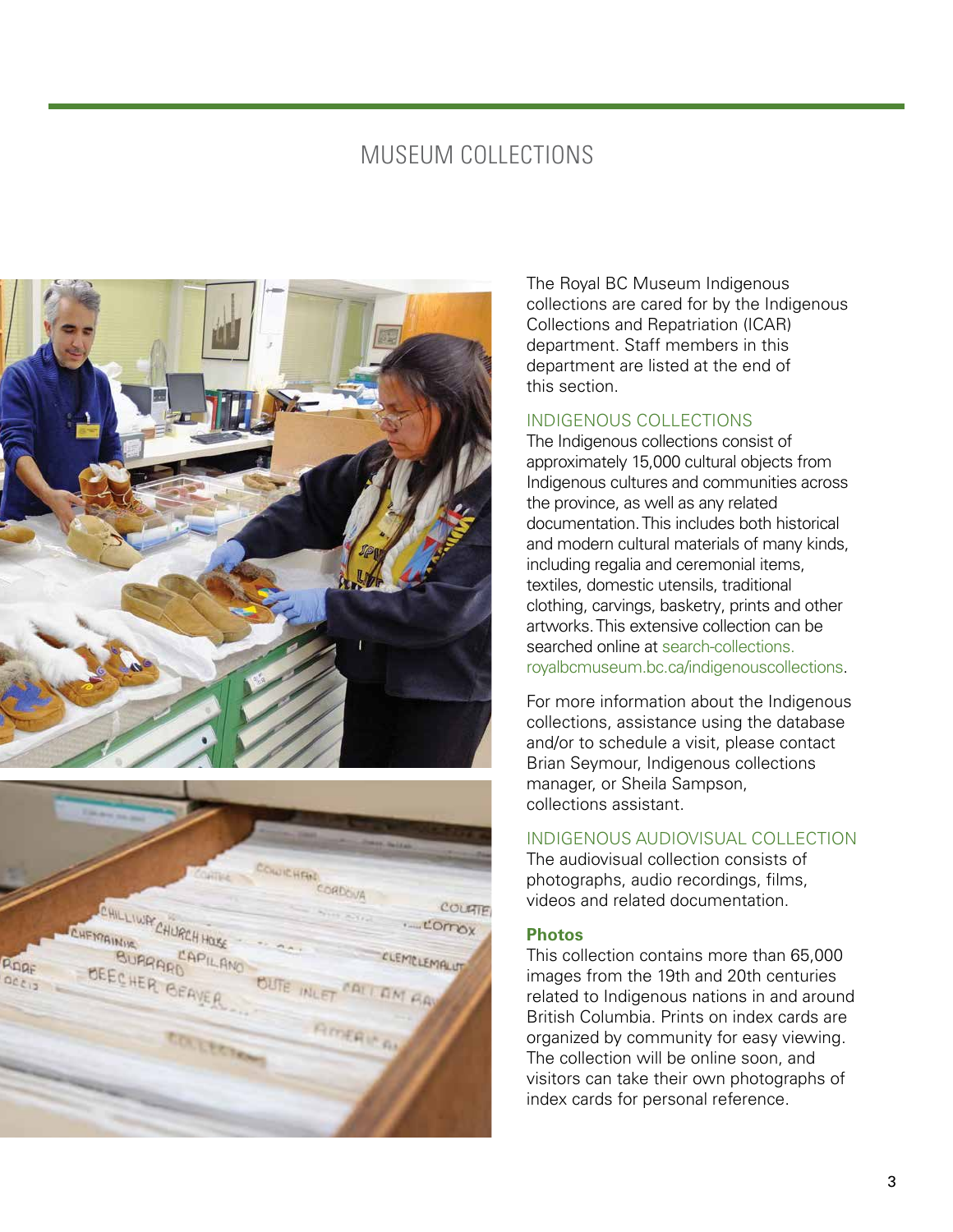To schedule a visit, please contact one of the Indigenous Collections and Repatriation department collection managers.

#### **Audiotapes**

This collection consists of approximately 3,600 recordings made between the 1950s and the present of Indigenous songs, stories, language teachings, conversations and gatherings. For access to catalogue descriptions of the tapes, please contact any of the Indigenous Collections and Repatriation department collection managers. We will be happy to send the catalogues via email.

Once you have looked through the catalogues and identified any recordings of interest, you can listen to them at the museum by appointment, or order an mp3 or CD copy. If the recordings require written permission from the recorders, speakers or their families, we will let you know how to request this.

Left: Royal BC Museum co-op student Kolin Sutherland-Wilson listening to family recordings of Gitxsan place names in the archives reference room. Right: Oliver Windsor reviewing Wuikinuxv cultural documentation in the Indigenous audiovisual research area.

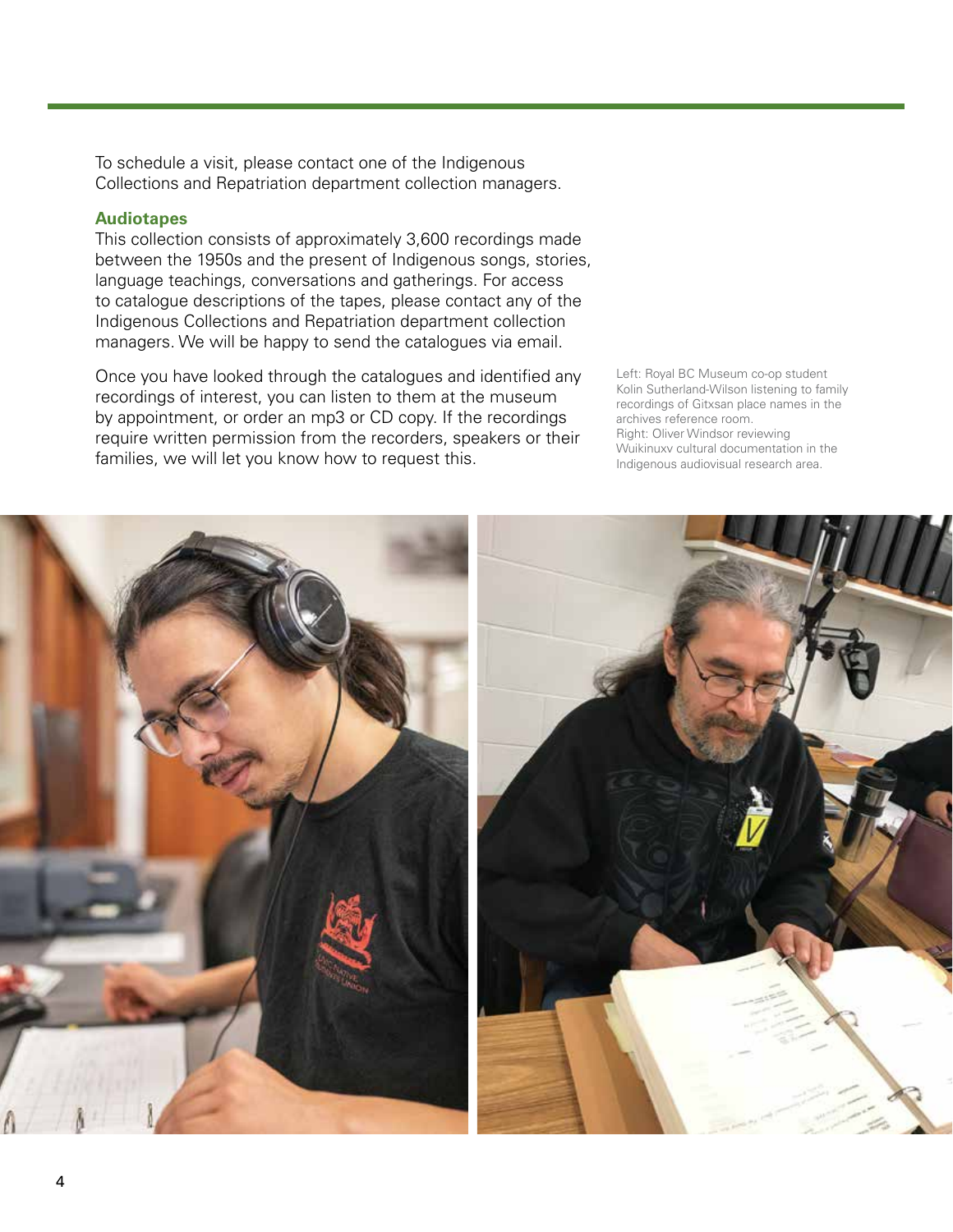#### **Film, Video and DVDs**

There are more than 125 film reels, 200 videotapes and 50 DVDs with Indigenous subject matter in the Indigenous audiovisual collection. The majority are available for reference only due to copyright restrictions.

For inquiries related to film, video and DVDs, please contact an Indigenous Collections and Repatriation department collections manager.

## BC ARCHAEOLOGY COLLECTION

This collection includes more than 215,000 cultural materials recovered from archaeological sites across the province, as well as field notes, photographs, maps, reports, faunal material and soil samples which have been recovered under permit, and found artifacts that were brought to the museum over the past 130 years.

Most archaeological objects are made from stone, bone, shell and antler, but some are made from wood, plants, leather, glass and metal. The most recent date from the early 20th century; the oldest are more than 9,000 years old. Some of this collection can be searched online at search-collections.royalbcmuseum.bc.ca/BCArchaeology.

For help searching the online catalogue, contact Dr. Genevieve Hill, archaeology collections manager.

#### ANCESTRAL REMAINS

There are approximately 700 ancestral remains in the ICAR department. The Royal BC Museum is actively repatriating them back to their communities. To learn more about repatriating ancestrial remians, contact Lou-ann Neel, repatriation specialist.





Top: Archaeology collection manager Dr. Genevieve Hill looking at photos with Indigenous Advisory and Advocacy Committee member Chief Dr. Ron Ignace of the Secwepemc Nation and RBCM Indigenous advisory and Advocacy Committee.

Bottom: Mark Wedge and Jasmine Gatenby with Tagish/Carcross First Nation examining stone, wood and bone tools in the BC Archaeology research area.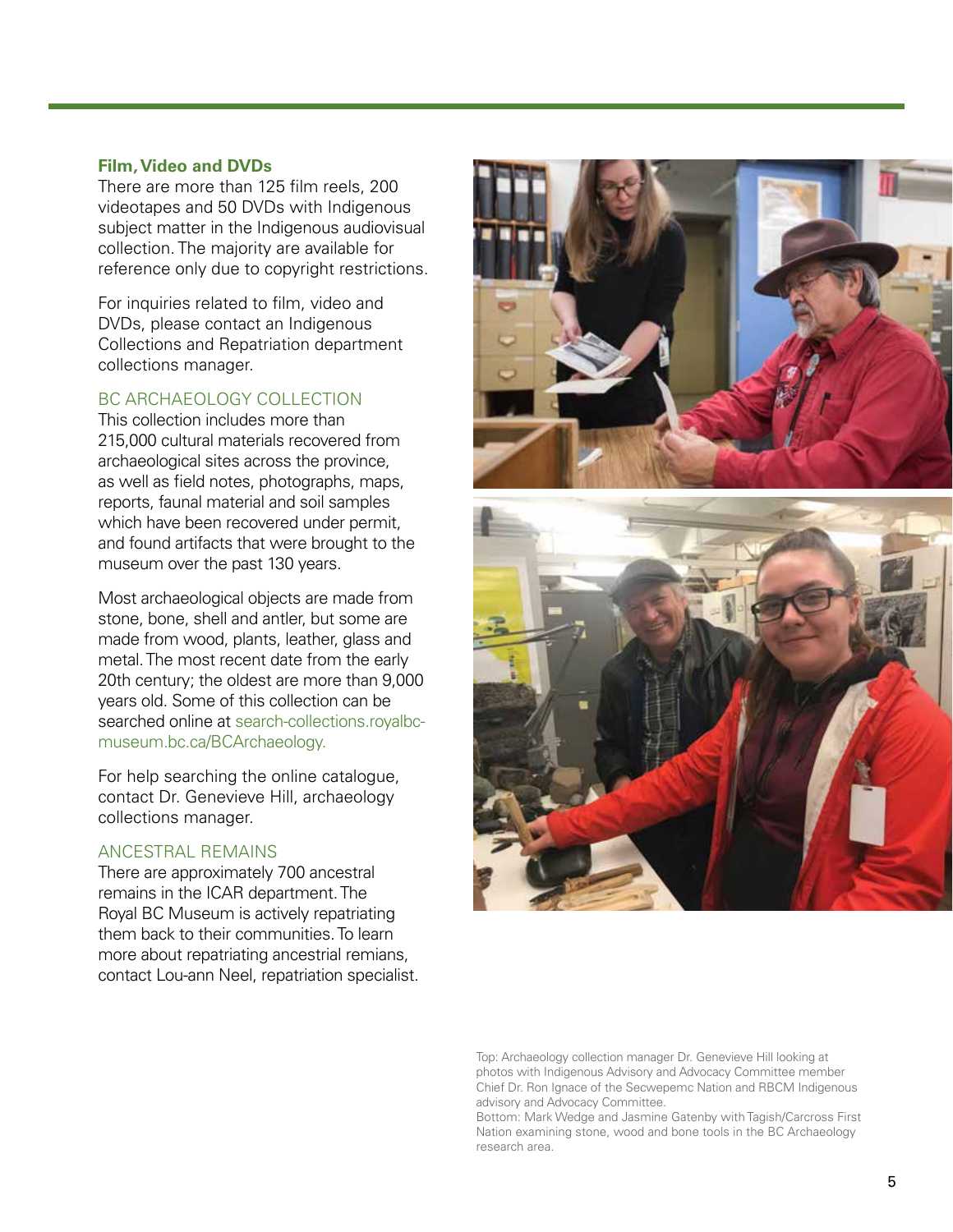For information on repatriation of cultural belongings, please contact any of the Indigenous Collections and Repatriation department collections managers.

# INDIGENOUS COLLECTIONS AND REPATRIATION DEPARTMENT STAFF MEMBERS



Lucy Bell Department Head 250-227-4522 lbell@royalbcmuseum.bc.ca



Grant Keddie Collections Manager, BC Archaeology Collection 250-387-2416 gkeddie@royalbcmuseum.bc.ca



Brian Seymour Indigenous Ethnology Collections Manager 250-387-2440 bseymour@royalbcmuseum.bc.ca



Dr. Genevieve Hill BC Archaeology Collections Manager 250-893-8019 ghill@royalbcmuseum.bc.ca



Lou-ann Neel Repatriation Specialist 250-889-9674 lneel@royalbcmuseum.bc.ca



Sheila Sampson Collections Assistant 250-387-4494 ssampson@royalbcmuseum.bc.ca

To contact any of the listed Indigenous Collections and Repatriation department staff by post, write to

Indigenous Collections and Repatriation department Royal BC Museum 675 Belleville Street Victoria, BC, V8W 9W2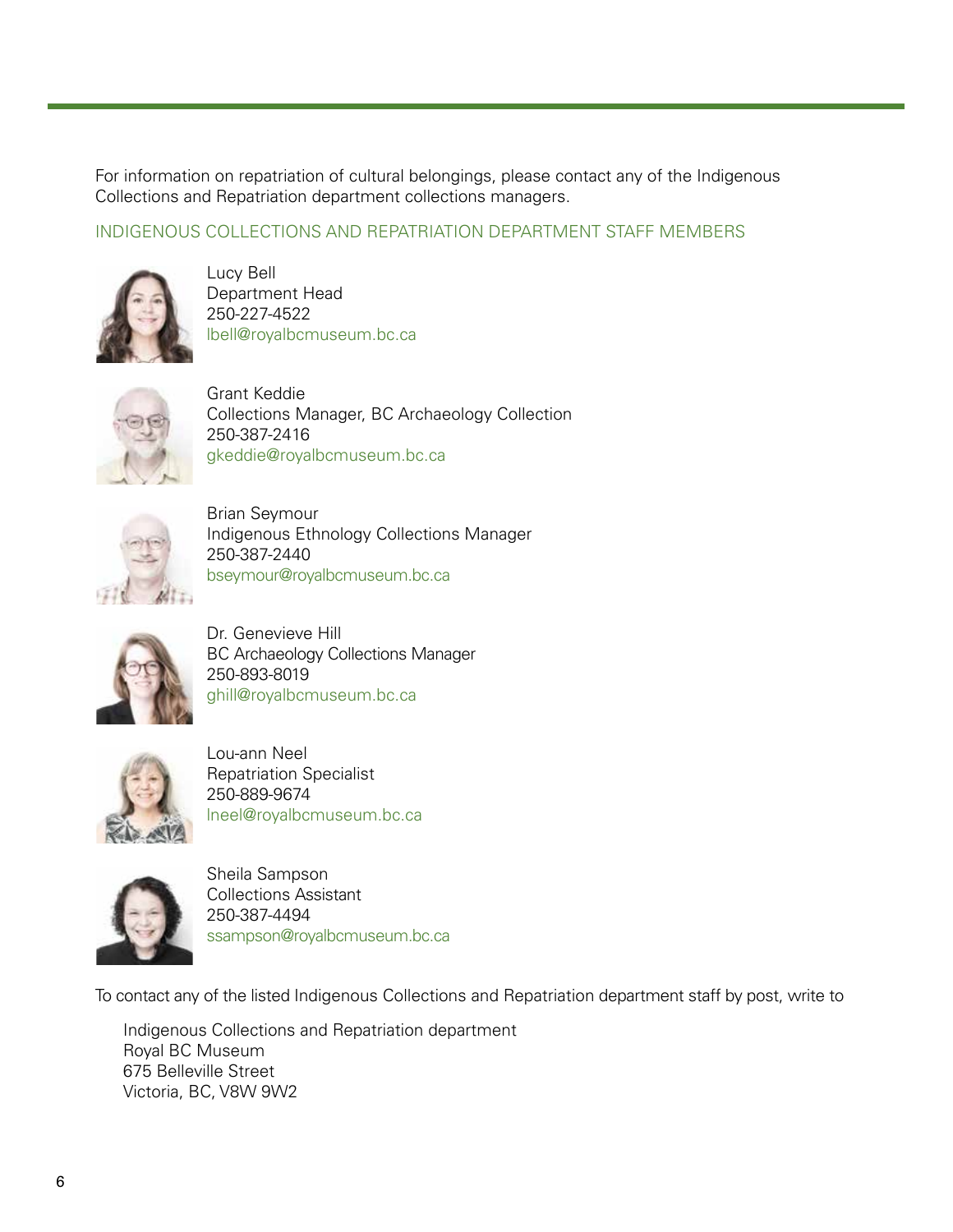# BC ARCHIVES COLLECTIONS



Top: Head of Indigenous Collections and Repatriation Lucy Bell in the Indigenous collections. Photo courtesy of UVic Alumni Relations. Bottom: Dr. Evan Adams viewing records in the Archives reference room.

The BC Archives acquires, preserves and makes publically accessible the documentary heritage of the province, including collections of historical photographs, documents, sound recordings, film, maps and publications relating to Indigenous peoples and communities. Some of these records are described in the Indigenous Guides, which can be found on our website at royalbcmuseum.bc.ca/bc-archives/tools/ guides-indexes-and-inventories.

Some of the photographs, audio recordings and film, video and DVDs in the museum collections are also held in the BC Archives. For best results in finding audiovisual material related to your area of research, please contact both the Royal BC Museum and the BC Archives.

Many records of interest are government records created by settlers about Indigenous communities and people. A number of records contain first-hand Indigenous accounts, including audio recordings of songs and ceremonies, and transcripts of government interviews with Indigenous people. Relevant records include but are not limited to:

- the Ida Halpern fonds (PR-0847)
- the Vancouver Island ('Douglas') Treaties (MS-0772)
- Records relating to the McKenna-McBride commission (GR-1995; GR-3477; MS-1056; GR-1303; MS-0997; MS-1664); and
- Provincial government records and copies of federal government records
- Genealogy records/vital events